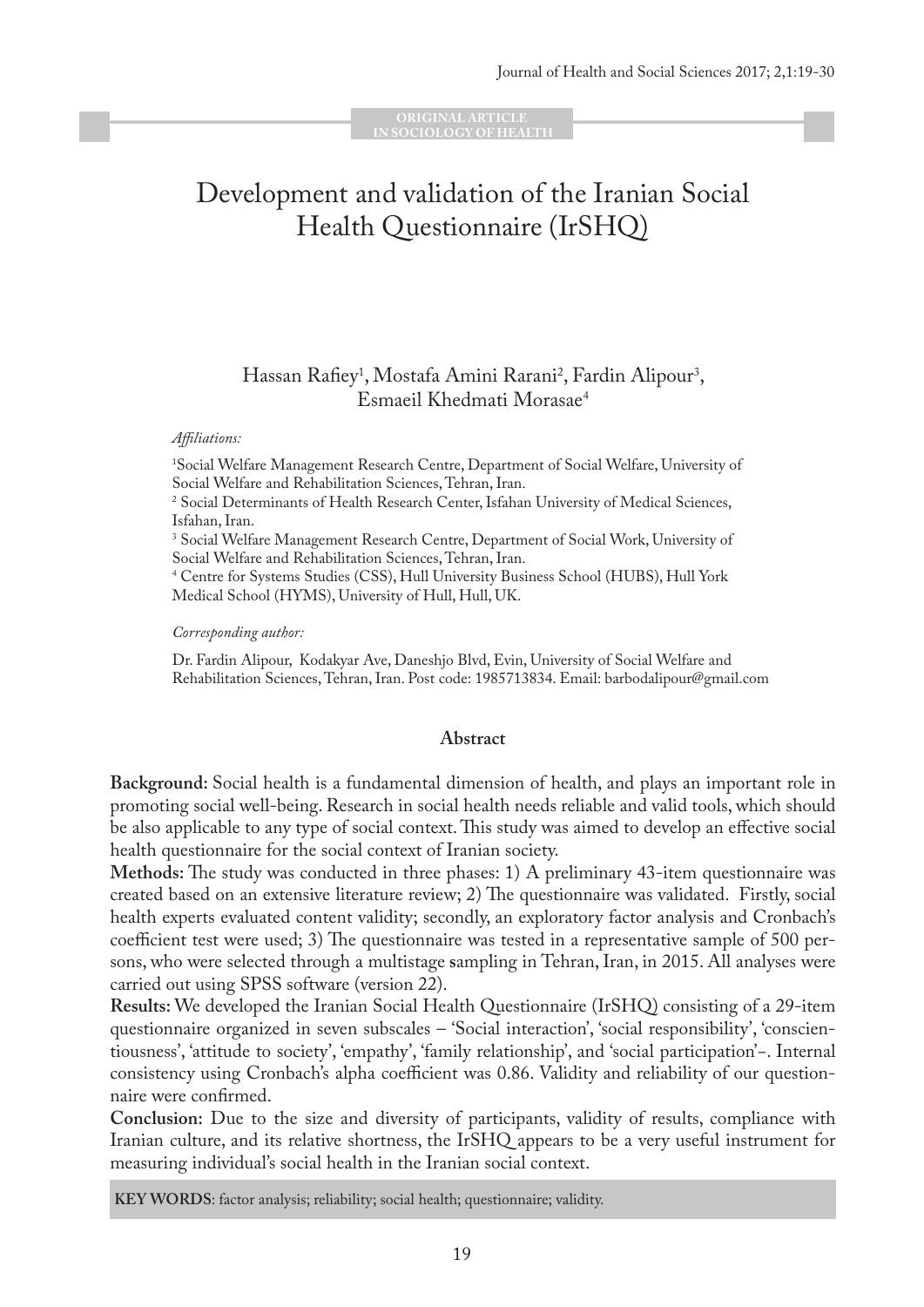#### **Riassunto**

**Introduzione:** La salute sociale è una dimensione fondamentale della salute e gioca un ruolo importante nella promozione del benessere sociale. La ricerca sulla salute sociale necessita di strumenti validi ed affidabili, che dovrebbero anche essere applicabili in ogni tipo di contesto sociale. Questo studio è stato ideato per sviluppare un efficace questionario sulla salute sociale adatto al contesto sociale iraniano.

**Metodi:** Lo studio è stata condotto in tre fasi: 1) una versione preliminare a 43 item del questionario è stata preparata sulla base di un'estesa revisione della letteratura. 2) Il questionario è stato validato. Per prima cosa, esperti del settore hanno valutato la validità del contenuto; poi sono state effettuate l'analisi fattoriale esplorativa ed il calcolo del coefficiente di Cronbach. 3) Il questionario è stato testato su di un campione rappresentativo della popolazione iraniana composto da 500 persone selezionate attraverso un campionamento multi-stadio effettuato nella città di Teheran, in Iran, nel 2015. Tutte le analisi sono state effettuate utilizzando il software SPSS (versione 22).

**Risultati:** Abbiamo sviluppato il questionario "Iranian Social Health Questionnaire" (IrSHQ), composto da 29 item organizzati in sette sottoscale denominate "Interazione sociale", "Responsabilità sociale", "Coscienziosità", "Attitudine verso la società", "Empatia", "Relazioni familiari" e "Partecipazione sociale". La consistenza interna usando l'alpha di Cronbach è stata pari a 0,86. La validità e l'affidabilità del nostro questionario sono state confermate.

**Conclusione:** In considerazione delle dimensioni del campione, della diversità dei partecipanti, della validità dei risultati, della conformità alla cultura iraniana e della sua relativa brevità, il questionario "IrSHQ" sembra essere uno strumento molto utile per misurare il grado di salute sociale dell'individuo nella società iraniana.

## **TAKE-HOME MESSAGE**

*To better measure and understand social health status in society, sensitive and socio-culturally specific instruments are indispensable. The 'Iranian Social Health Questionnaire' (IrSHQ) was developed to meet such a necessity in Iran.* 

#### **Competing interests** - none declared.

Copyright © 2017 Hassan Rafiey et al. FS Publishers

This is an open access article distributed under the Creative Commons Attribution (CC BY 4.0) License, which permits unrestricted use, distribution, and reproduction in any medium, provided the original work is properly cited. See http:www.creativecommons.org/licenses/by/4.0/.

**Cite this article as** - Cite this article as: Rafiey H, Rarani MA, Alipour F, Morasae EK. Development and validation of the Iranian Social Health Questionnaire (IrSHQ). J Health Soc Sci. 2017;2(1):19-30

DOI 10.19204/2017/dvlp2

Received: 02/07/2016 Accepted: 10/01/2017 Published: 15/03/2017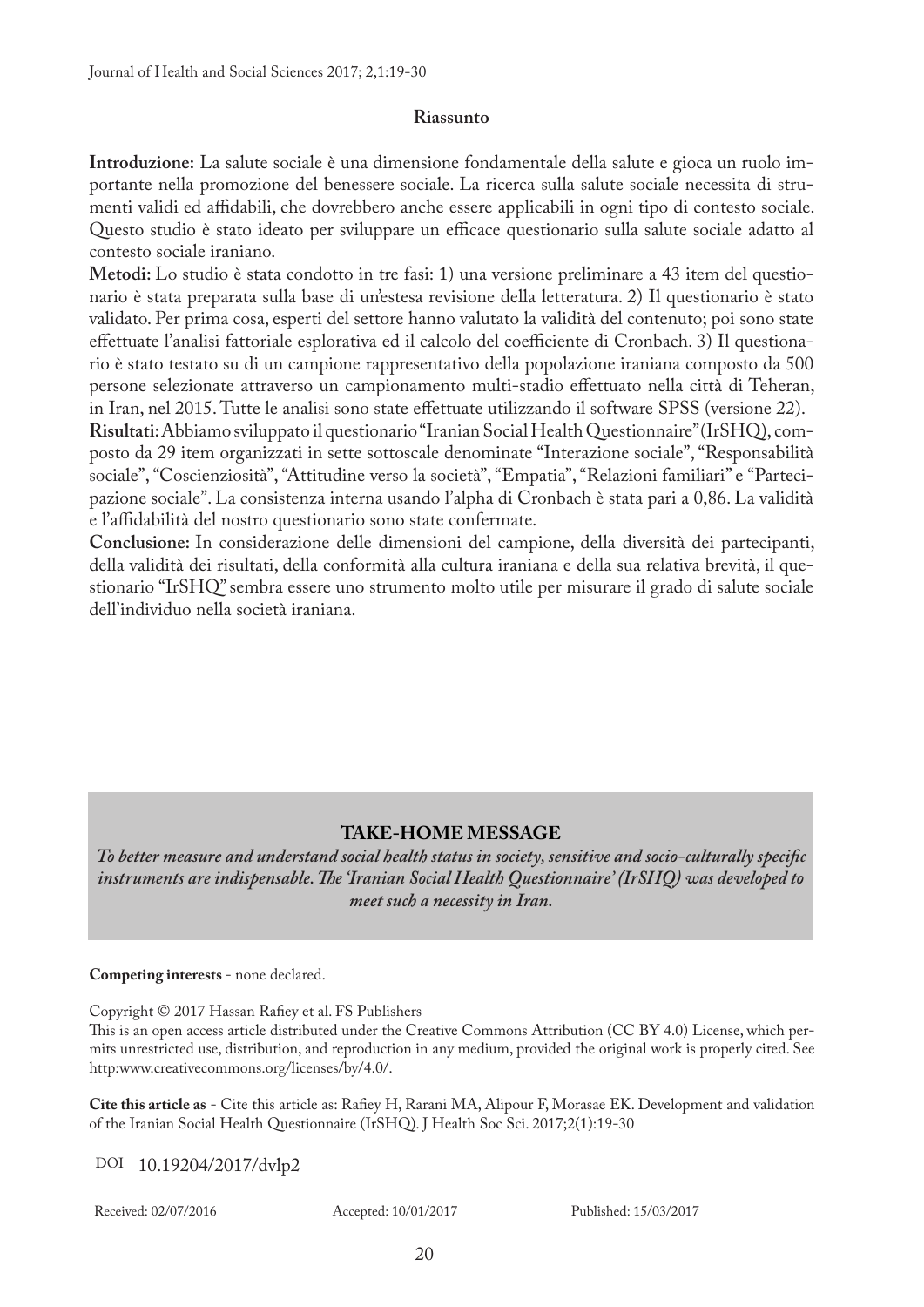#### **INTRODUCTION**

Our understanding of health and its determinants has greatly increased in recent decades. Especially, growing recognition of social determinants of health has stimulated research on social aspects of health [1, 2]. In 1948, World Health Organization (WHO) revised the first definition of health that was limited to a 'biomedical model' of health, by including also psychological and social aspects of health. Indeed, according to the WHO's definition, health is a 'state of complete physical, mental, and social well-being and not merely absence of disease or infirmity' [3]. However, to date no universally accepted inter-disciplinary definition and measurement system of social health has been determined [4, 5]. Marandi found that among different determinants of health, the social one accounts for approximately 50% of health differences [6]. But unfortunately, social health -as one of the main domains of health- is not as clear as the physical and mental health. In health and social sciences research, social health is an argumentative and dynamic concept [7]. Generally, the concept of social health focuses on individual's ability to function in a community and to have an interpersonal communication, and on the quality of well-established social networks and social support [8]. Methodologically speaking, some indices were developed in order to measure levels of social health. Overall, scholars follow two main approaches for measuring social health, which can complement each other; the individual and societal pathways. The individual one is more concentrated on interactions among individuals within a society. In accordance with this view, social health is defined as 'an assessment of functions and circumstances of one person in a given society' [9−11]. On the contrary, the society-based approach attempts to adopt a macro view towards social health. Indeed, in this second case the unit of analysis is the society considered as a whole and this point of view provides a clearer understanding about overall conditions and future trends in the society [12−13]. Considering all potential definitions and approaches, social health can be

studied in three different ways: 1) social health as the social dimension of individual's health, where individual lives and interacts with the society; 2) social health as a 'healthy' society providing pro-health social conditions; and 3) social health as 'a better social status in a general way', that according to each society's situations, can have different objective meanings and examples [11]. Among different indices that scholars used to measure social health, we can mention some of them as following: 1) The 'Fordham Social Health' index, which measures some different variables in different age groups and other variables regardless of age; 2) the 'Ontario Healthy Communities Coalition' index (2003), which attributes to a healthy population the following characteristics: clean and safe environment, peace, equity and social justice, adequate access to food, water, shelter, income, safety and security, work and recreation, adequate access to health care, opportunity for learning and developing skills, strong and supportive relations and networks, supportive work environments for family and individual well-being, extensive participation of dwellers in decision making, cultural and spiritual heritage, varied and dynamic economy, protection of natural environment and responsible consumption of resources that assures their sustainability [14]; 3) the 'North Carolina Population Health Workgroup' concept where a healthy population should enjoy security and affordable house; accessible transportation system, job security, and healthy and safe environment; sustainable ecosystem, accessible, and prevention-focused health care; and, finally, 4) the 'Healthy Village' concept provided by WHO Eastern Mediterranean Office (2010), which includes some variables such as clean and safe material environment, social coordination, openness to experiences, interactions and various relationships, protection and promotion of cultural and historical heritage, appropriate and accessible health care, economic variation and originality, and sustainable utilization of available resources [11].

Despite the effort for measuring social health, too much attention was paid to some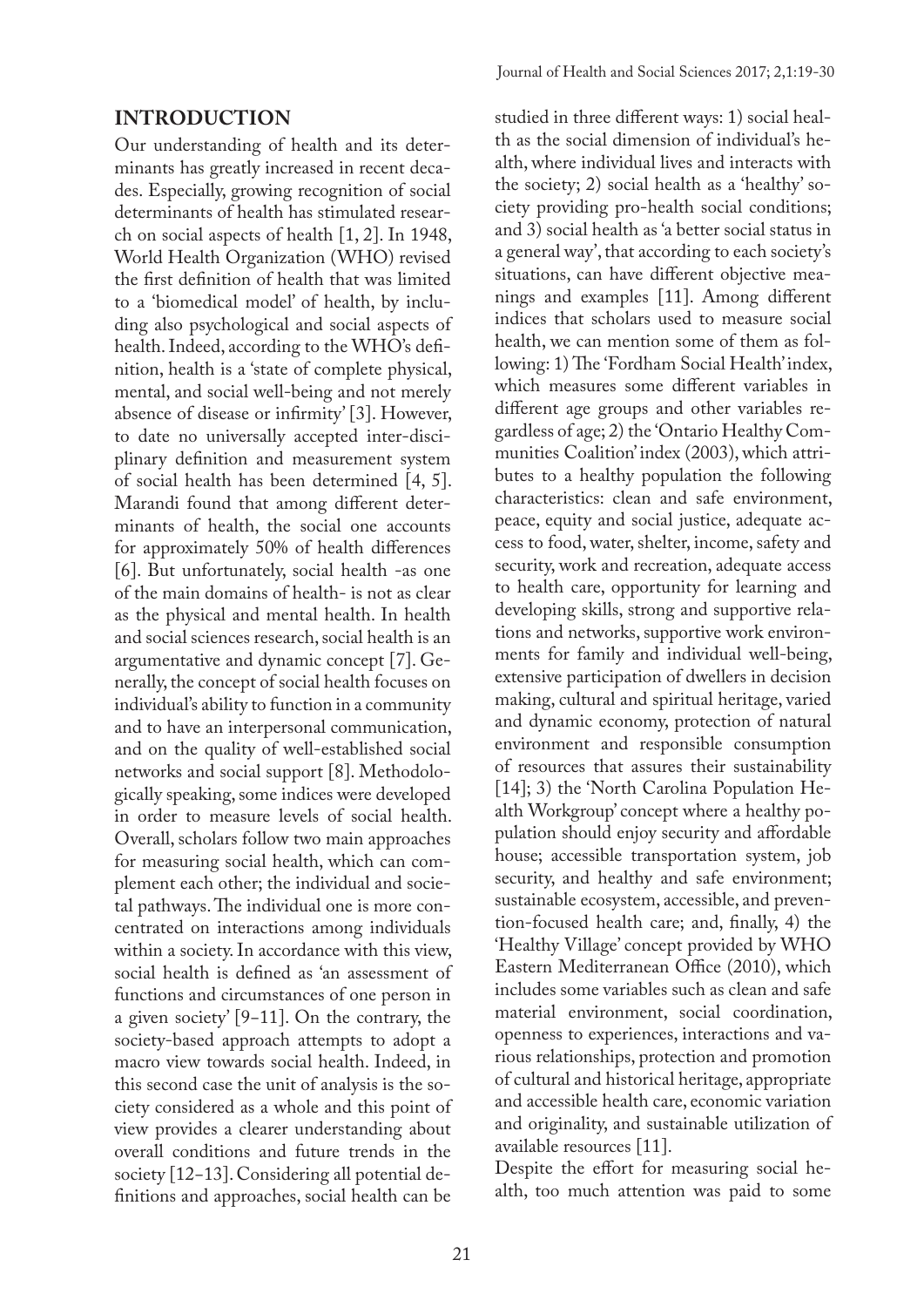questionnaires that were developed considering a few dimensions of social health, such as social support [15], social functioning [16], and social interaction [17]. In Iran, only few studies were carried out to develop scales for measuring social health. Indeed, an effective and validated questionnaire should also consider cultural and language differences within a population in order to measure what it is intended to measure [18−19]. In Iran, due to the socio-cultural diversity with regard to language, ethnicity/race, religion, and social context, the usage of a foreign social health questionnaire could be misleading. In light of the importance of social health in terms of overall individual health status, this study focused on the individual approach to social health in order to develop and validate a useful social questionnaire for our social context, which we named 'Iranian Social Health Questionnaire' (IrSHQ). This new scale could increase our understanding of social aspects of health and pave the way for social organizations to promote effective social health-related interventions. Moreover, such a study might provide to the Ministry of Health and Medical Education (MoHEM) and other Iranian policymakers with a local social health questionnaire for measuring social health status, to better support social health-specific educational programs.

# **METHODS**

# *Sampling and design*

In this study, we used a three-phase mixed method approach in order to develop, validate, and implement the questionnaire. Our research was carried out in Tehran, capital of Iran, in 2015. During the implementation phase, we used a multistage sampling method to select a representative sample population.

# *Development phase*

In this first phase, a comprehensive social health items pool, using an extensive literature review was prepared. We performed a comprehensive and accurate literature review in order to identify all interesting aspects of social health. The strategy for items generation was to identify, evaluate, and modify items from existing social health relevance literature. After reviewing different studies and instruments, 80 items were chosen from the literature. We adapted them in a culturally, and religiously acceptable way. Consequently, 37 items were omitted and the preliminary questionnaire consisted of 43 items.

# *Validation phase*

In this second phase, the questionnaire validation was established using face and content validity, and construct validity. The preliminary questionnaire was circulated to a group of 10 persons who were purposely chosen among the Iran's most influential experts on social work and social welfare issues, in order to assess its content validity. The Content Validity Index (CVI) was applied to estimate the validity of statements. Content validity was undertaken to ascertain whether the content of the preliminary questionnaire was appropriate and relevant for the purpose of the study. Moreover, experts selected some items that they wanted to modify, re-order, or add. Reviewers, independently from one another, rated the relevance of each item using a 10-point Likert scale (1−10). Experts' suggestions were used to make a vis-à-vis questionnaire with more inclusive and exhaustive variables about the most important social health issues. Face validity addressed whether the questions were clear and representative, and whether the overall questionnaire made sense to participants. To determine the face validity of the IrSHQ, an evaluation form was developed to help respondents evaluate every item, and provide their suggestions for essential revisions. This evaluation form and preliminary questionnaire were piloted among 25 subjects. An exploratory factor analysis (principal components analysis followed by a Varimax rotation) was used to prove the construct validity. The sample adequacy for extraction of the factors was confirmed through Kaiser-Meyer-Olkin (KMO) and Bartlett's tests. The KMO statistic varies from 0 and 1. A value close to 0 indicates that the sum of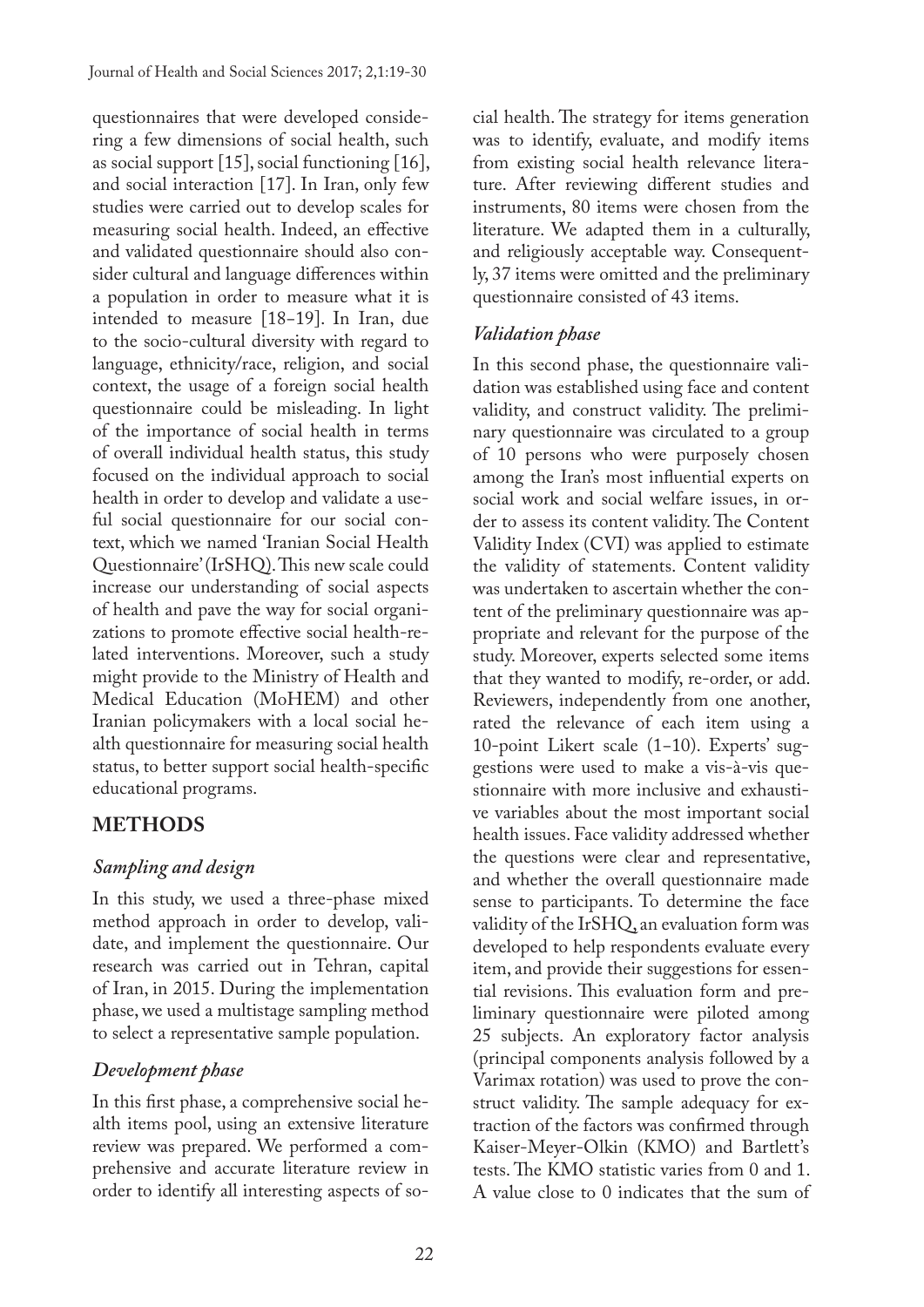partial correlations is larger than the sum of correlations, which indicates diffusion in the pattern of correlation, and that factor analysis is inappropriate. A value close to one indicates that factor analysis will yield distinct and reliable factors [20]. Moreover, in order to test reliability, internal consistency was measured using Cronbach's alpha test. Internal consistency examines the inter-item correlations within an instrument and indicates how well a set of statements or items measure the same construct or idea. In Cronbach's alpha test, a value from .70 to .79 is considered fair, a value from .80 to .89 is considered good, and a value of .90 and over is considered excellent [21, 22]. The final version of the 'IrSHQ' consisted of a 29-question scale divided in seven subscales. Finally, we included in the questionnaire a standard demographic section for research purposes.

### *Implementation phase*

In the last phase, the final version of the 'Ir-SHQ' was explored by a representative sample of 500 persons. A multistage sampling was used to select the subjects; in the first stage, a 'probability proportional to size' sampling was used to choose clusters from Tehran. Then, in the second stage, a 'simple random' sampling was used to select adult people from

each cluster for the final sample. Specifically, Tehran was at first divided into four geographical locations (north, south, east, and west), and, then, two sites were randomly selected from every location. Subsequently, some blocks were randomly chosen from each site proportional to its size, and some households were randomly taken from each block. Data collection was carried out by a trained team of students who were supervised by a researcher in charge (FA). All eligible participants were given a written informed consent about the study purposes, confidentiality, and their rights to refusal and uncontested withdrawal at any stage of the study. All analyses were carried out using SPSS software (version 22).

# *Ethics approval*

This study was permitted by ethics committee of University of Social Welfare and Rehabilitation Sciences (document code 32712).

# **RESULTS**

Of all study subjects, 289 persons (56.7%) were male, 118 (23.6%) had less than high school education, 182 (36.4%) had high school and diploma, and the rest had an academic degree. The mean age was 34.4 years (SD ± 14.11) (Table 1).

**Table 1.** Demographic characteristics of the participants (*n* = 500).

| Variables           |                              | Frequency (Mean) | Percent (SD) |
|---------------------|------------------------------|------------------|--------------|
| Age                 |                              | $34.46*$         | $14.11*$     |
| Gender              | Male                         | 272              | 54.40        |
|                     | Female                       | 228              | 45.60        |
| "Educational Level" | Less than Secondary School   | 118              | 23.60        |
|                     | Diploma and Secondary School | 182              | 36.40        |
|                     | University degree            | 200              | 40.00        |
|                     | Married                      | 283              | 56.60        |
| "Marital status"    | Single                       | 196              | 39.20        |
|                     | Divorced                     | 16               | 3.20         |
|                     | Widow                        | 5                | 1.00         |

\*As age was a continuous variable, the mean and standard deviation are reported.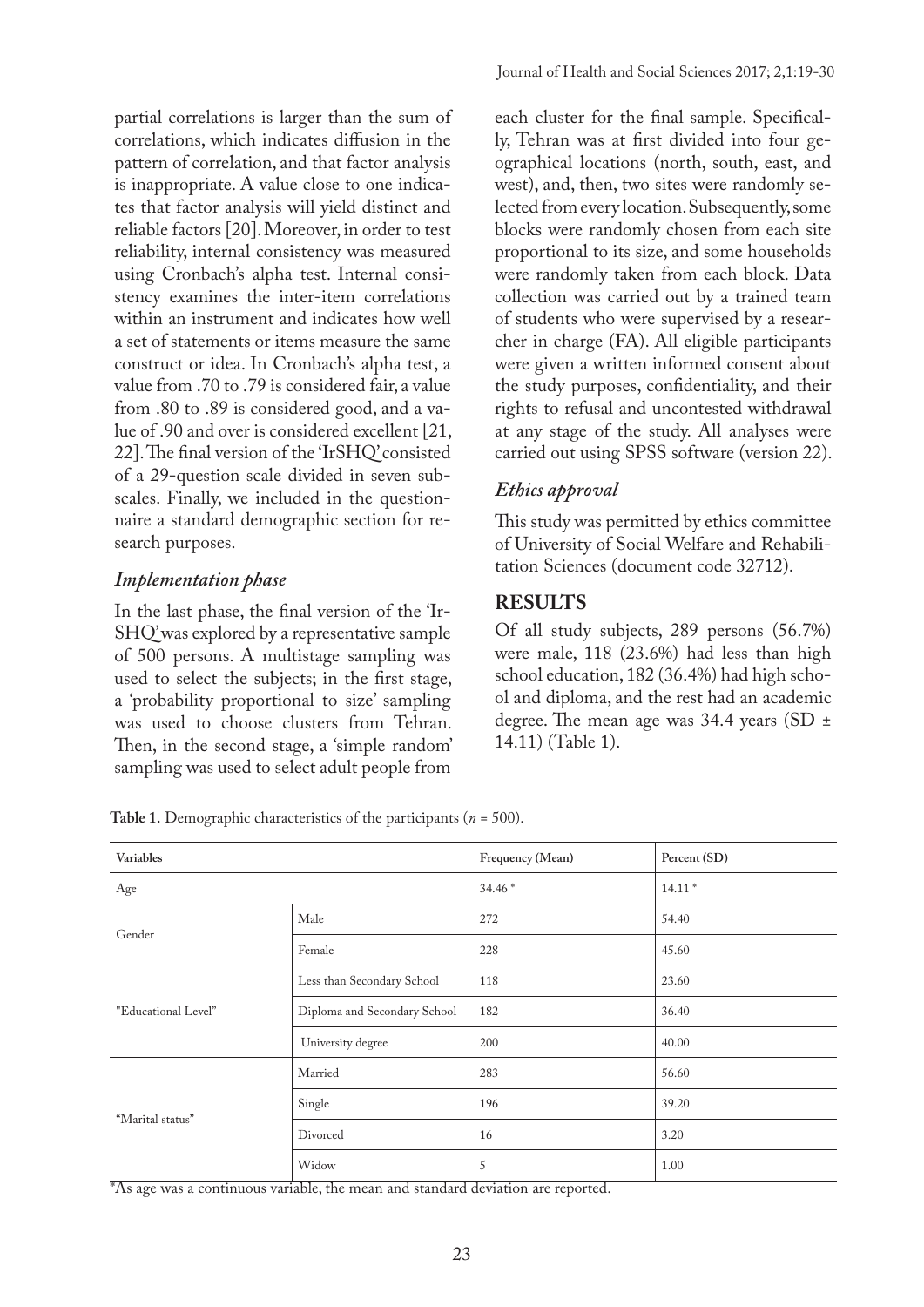## *Content validity*

In the preliminary 43-item draft, seven items were deemed to be invalid because they didn't yield the required scoring in CVI. All the remaining items were valid with CVIs ranging from 0.80 (8/10) to 1.00 (10/10), and, therefore, they were retained. After asking the experts for their opinion about the relevance and clarity of the suggested questions, the final draft of our questionnaire was prepared. The relevance, clarity, and comprehensiveness of the final questionnaire were 96.3%, 95.6%, and 84%, respectively.

## *Face validity*

To test this validity, 25 participants in pilot study rated statements in a Likert scale ranging from 1 to 4. About 90% of them indica-

**Table 2.** Structure of factors and Factors Analysis Matrix.

subscales. Indeed, exploratory factor analysis of the questionnaire identified seven subscales that covered 29 items (statements). These seven subscales explained 63.1% of the variance in the data, which can be considered reasonable for a questionnaire (Table 2). Table 3 shows the results of the factor analysis. Firstly, 43 statements were entered in the factor analysis model. Following Pett, Lackey and Sullivan (2003), factor loading was considered as following: 'fair' ≥ 0.45, 'good' ≥ 0.55, 'very good' ≥ 0.63, and 'excellent' ≥ 0.71 [23]. The most parsimonious solution [24] was used with seven-factor including the 29-item IrSHQ. Therefore, all final items loaded at 0.45 or higher on one specific factor, and less than 0.3 on any other factors. Following these criteria, 14 questions were omitted from the final factor analysis since they did not load

| <b>Factors</b>        | <b>Explanatory Factor Analysis</b> |             |                        |                                      |  |
|-----------------------|------------------------------------|-------------|------------------------|--------------------------------------|--|
|                       | Number of items                    | Eigen value | Percentage of variance | Percentage of cumulative<br>variance |  |
| Social interaction    | 9                                  | 8.03        | 27.69                  | 27.69                                |  |
| Social responsibility | 3                                  | 2.93        | 10.10                  | 37.79                                |  |
| Conscientiousness     | 5                                  | 2.06        | 7.11                   | 44.91                                |  |
| Attitude to society   | 3                                  | 1.8         | 6.23                   | 51.14                                |  |
| Empathy               | 5                                  | 1.32        | 4.56                   | 55.7                                 |  |
| Family relationship   | $\overline{2}$                     | 1.09        | 3.75                   | 59.46                                |  |
| Social participation  | $\mathbf{2}$                       | 1.06        | 3.65                   | 63.12                                |  |

ted that they understood the questions ('easy to answer'), and more than 90% indicated that the appearance would be acceptable to the intended target audience.

## *Factor analysis*

The KMO and Bartlett's test were 0.89 and 0.001, respectively. As mentioned above, the preliminary version of the questionnaire consisted of 43 items, of which 14 did not achieve significant loadings on any of the seven

at 0.45 on any factor (items 1, 2, 8, 9, 16, 21, 28, 29, 30, 31, 32, 40, 41, and 42). The final version of the IrSHQ consisted of 29 items organized in seven subscales, as following: 1. 'Social interaction' accounted for 27.7% of the total variance. Social interaction included

9 items (eigenvalue =  $8.03$ ) in the final questionnaire; it reflected information about the process by which we act and react to those around us. All of the 9 items loaded in a positive direction.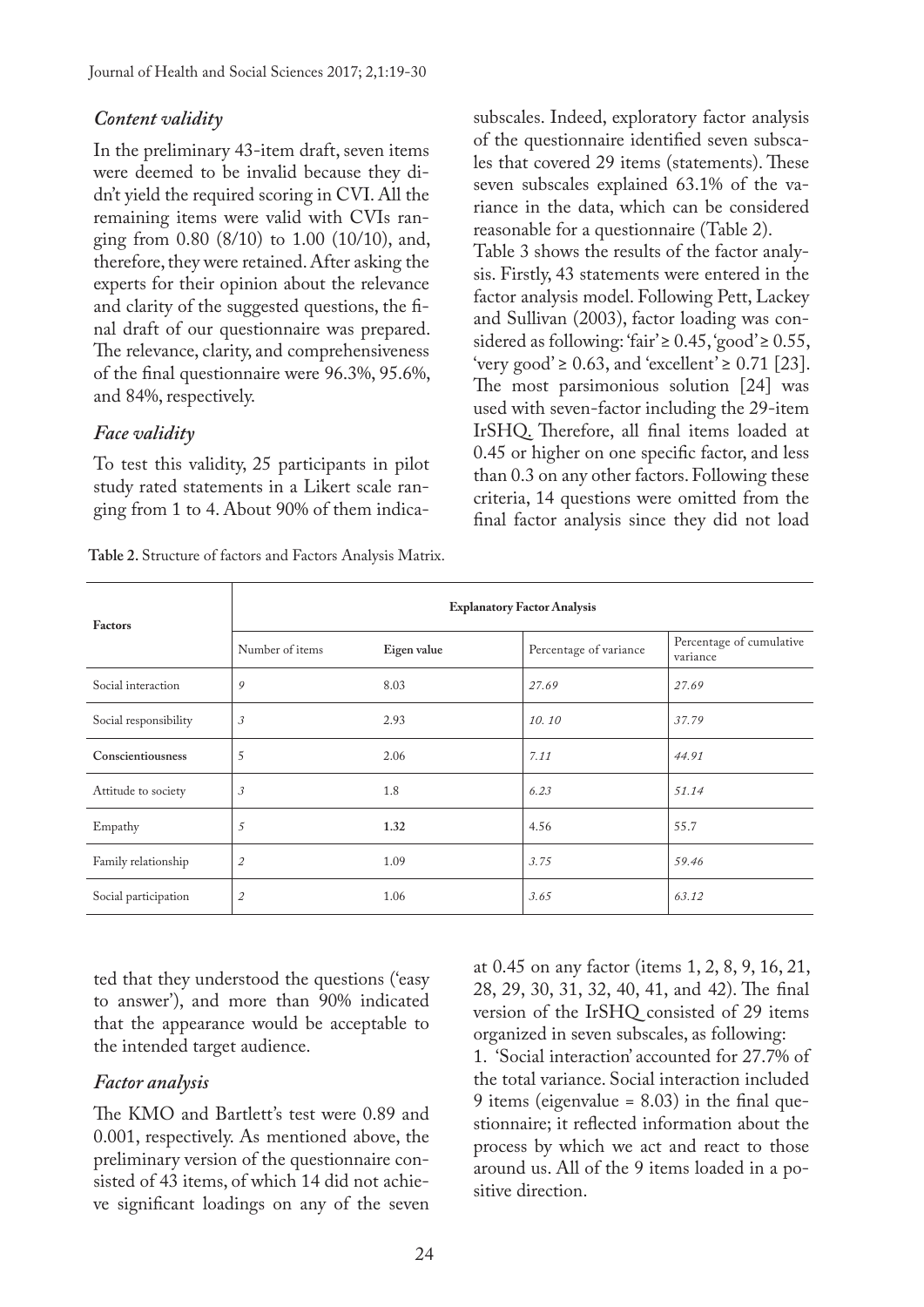2. 'Social responsibility' accounted for 10.1% of the total variance, and included three items (eigenvalue = 2.93) with very high factor loadings ranging from 0.76 to 0.84. These items loaded in a positive direction, and focused on a framework that every individual has to behave ethically and with sensitivity towards social, cultural, economic, and environmental issues for the benefit of society.

3. 'Conscientiousness' was referred to the personality trait of being thorough, careful, or vigilant towards the society. Conscientiousness included 5 items (eigenvalue = 2.06) that loaded in a positive direction, and accounted for 7.1% of the total variance.

4. 'Attitude to society' accounted for 6.2% of the total variance, and included three items (eigenvalue = 1.8) with very high factor loadings ranging from 0.71 to 0.82. Attitude to society was about predisposition or tendency to respond positively or negatively towards a community or society. Attitude to society statements loaded in a positive direction.

5. 'Empathy' accounted for 4.5% of the total variance and comprised five positive items (eigenvalue = 1.32). Empathy was about the

feeling that one person could understand and share another person's experiences and emotions.

6. 'Family relationship' accounted for 3.7% of the total variance, and included two positive items (eigenvalue = 1.09). These statements referred to quantity and quality of family relationships with each other.

7. 'Social participation' accounted for 3.6% of the total variance. Social participation comprised 2 positive items, and referred to one's degree of participation in a community or society. This seven-factor solution was responsible for 63.1% of the total variance.

The Cronbach's alpha for the total scale was 0.862, while with regard to the seven factors related to 'social interaction', 'social responsibility', 'conscientiousness', 'attitude to society', 'empathy', 'family relationship', and 'social participation', it was 0.883, 0.766, 0.874, 0.711, 0.817, 0.715, and 0.722 respectively, which indicates a high consistently reliable correlation between the items and the overall questionnaire (Table 4).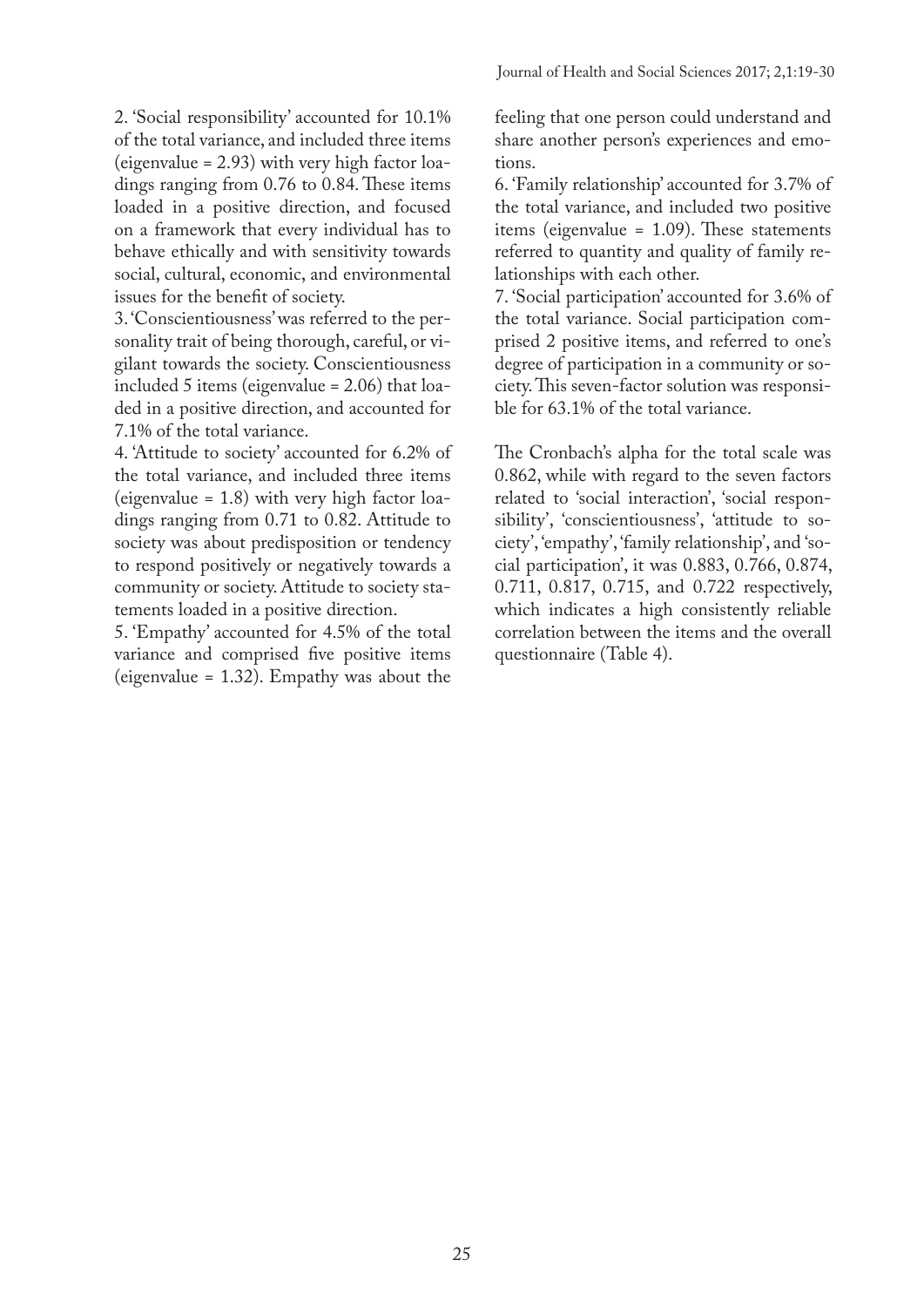| Table 3. Items and Factor Loadings for Seven Social Health Subscale Factors using principal component analysis |  |  |  |
|----------------------------------------------------------------------------------------------------------------|--|--|--|
| with Varimax Rotation.                                                                                         |  |  |  |

| Items (Statement No.)                                                                                | F <sub>1</sub> | F2    | F3    | F4    | F5    | F6    | F7    |
|------------------------------------------------------------------------------------------------------|----------------|-------|-------|-------|-------|-------|-------|
| I am willing to give financial assistance to someone (13).                                           | 0.777          |       |       |       |       |       |       |
| I am trying to improve my relationship with others (18).                                             | 0.775          |       |       |       |       |       |       |
| Relationships with others make me feel happy (11).                                                   | 0.754          |       |       |       |       |       |       |
| I am willing to help others for achieving their individual goals (15).                               | 0.751          |       |       |       |       |       |       |
| I prefer to travel with others than travelling alone (19).                                           | 0.728          |       |       |       |       |       |       |
| I like to respect people's privacy (12).                                                             | 0.726          |       |       |       |       |       |       |
| I feel secure in my relationships (17).                                                              | 0.706          |       |       |       |       |       |       |
| I am willing to cooperate with others for issues of mutual interest (10).                            | 0.672          |       |       |       |       |       |       |
| Cooperating with others helps me achieving my goals (14).                                            | 0.607          |       |       |       |       |       |       |
| In case of damage affecting public facilities, I am willing to inform<br>competent authorities (38). |                | 0.840 |       |       |       |       |       |
| I am in compliance with all costumes and rituals of my community<br>(37).                            |                | 0.761 |       |       |       |       |       |
| In case of street lighting problems, I am willing to contact my<br>electricity authority (36).       |                | 0.760 |       |       |       |       |       |
| I don't like to attack people to achieve my individual goals (25).                                   |                |       | 0.888 |       |       |       |       |
| I am willing to give my assistance to the victims of natural and man-<br>made disasters (24).        |                |       | 0.886 |       |       |       |       |
| I am reliable and responsible with my work and tasks (20).                                           |                |       | 0.794 |       |       |       |       |
| I am afraid in case of violation of people's rights (22)                                             |                |       | 0.787 |       |       |       |       |
| I like to respect people's civil rights, regardless of laws (23).                                    |                |       | 0.640 |       |       |       |       |
| I have a good attitude towards social responsibility (26).                                           |                |       |       | 0.828 |       |       |       |
| I share my community's opinions (27).                                                                |                |       |       | 0.799 |       |       |       |
| There are many social incentives available for people to work in my<br>community (33).               |                |       |       | 0.713 |       |       |       |
| People's problems concern me (3).                                                                    |                |       |       |       | 0.593 |       |       |
| I and my community's people share the same destiny (4).                                              |                |       |       |       | 0.610 |       |       |
| I am happy when people are happy (5).                                                                |                |       |       |       | 0.705 |       |       |
| The people's future is important for me and my community (6).                                        |                |       |       |       | 0.810 |       |       |
| I can feel what other people are feeling and thinking (7).                                           |                |       |       |       | 0.770 |       |       |
| I am happy to participate in a family party (39).                                                    |                |       |       |       |       | 0.790 |       |
| I am glad to give a party (43).                                                                      |                |       |       |       |       | 0.703 |       |
| I look for cooperation among different sectors of my society (34).                                   |                |       |       |       |       |       | 0.791 |
| I vote in case of presidential election (35).                                                        |                |       |       |       |       |       | 0.681 |

Notes: Factor 1: Social interaction; Factor 2: Social responsibility; Factor 3: Conscientiousness; Factor 4: Attitude to society; Factor 5: Empathy; Factor 6: Family relationship; Factor 7: Social participation. Statements were included if items loaded at 0.45 or higher on a specific factor.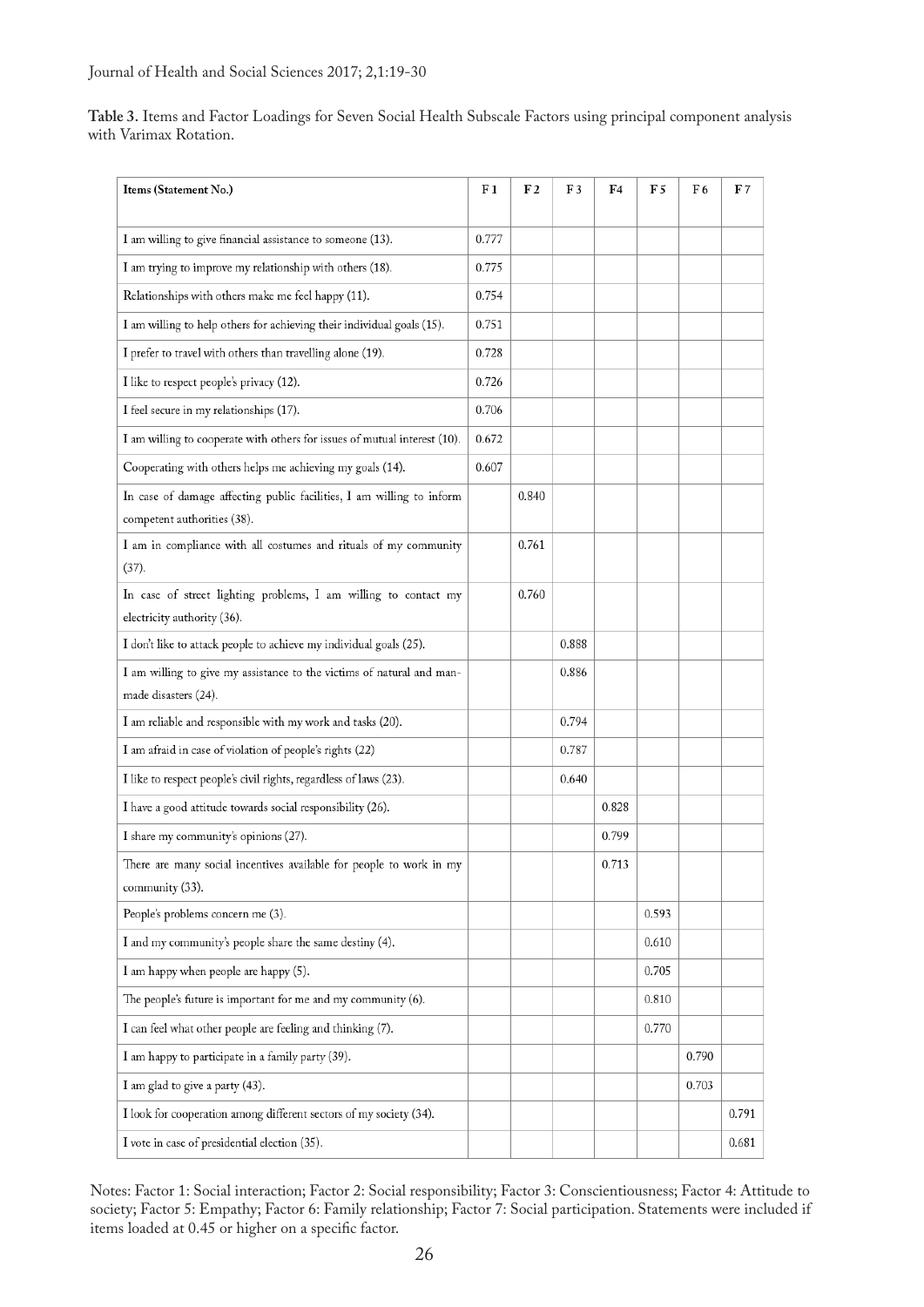| Factor                | Cronbach's alpha | Number of items |
|-----------------------|------------------|-----------------|
| Social interaction    | 0.883            | 9               |
| Social responsibility | 0.766            | 3               |
| Conscientiousness     | 0.874            | 5               |
| Attitude to society   | 0.711            | 3               |
| Empathy               | 0.817            | 5               |
| Family relationship   | 0.715            | $\overline{2}$  |
| Social participation  | 0.722            | 2               |
| Total                 | 0.862            | 29              |

**Table 4.** Internal consistency of the subscales and total scale based on Cronbach's alpha test.

## **DISCUSSION**

Valid and reliable instruments are always necessary for developing social health interventions and evaluating the performance of social health policies. In this study, a social health questionnaire was developed and evaluated in an Iranian social context focusing mostly on psychometric properties. While social health has been recognized as an important aspect of health, researchers and policy makers believe that it is difficult to measure it, because its concept is somehow subjective and, often, it is confused with other similar theoretical constructs such as the 'well-being', the 'social support', or the 'social capital'. The findings regarding the IrSHQ's validity showed that this instrument can accurately measure levels of individual's social health in Iran. Processes used to validate this new social health questionnaire were appropriate. Face validity provided important information about operational ability of the questionnaire by adults; content validity showed that the content was relevant to the concept of social health defined in this study; exploratory factor analysis confirmed the credibility of theoretical construct of the developed questionnaire. Cronbach's alpha coefficient attested a high internal consistency. With regard to construct validity, a factor analysis was conducted that led to a 29-item questionnaire consisting of 7 factors.

These 7 factors explained about 63% of all variance. Results showed good validity and reliability for the whole questionnaire and each of the seven domains. It seems that this new social health questionnaire would cover the main domains of social health. Indeed, some revealed domains such as social interaction, social responsibility, and social empathy are an umbrella that aptly cover the social health. This comprehensive coverage will provide an opportunity for researchers to use this social health questionnaire for future studies. Furthermore, it has to be mentioned that most of the existing Iranian scales in the field of social health don't have such comprehensiveness and, usually, focus only on social wellbeing [25]. Indeed, the seven extracted factors in this study were more comprehensive than 3 or 12 factors reported in other studies [26]. Our study has some strengths. Indeed, we recruited a large sample size containing a wide range of age groups to study the psychometrics of the questionnaire; in addition, we used a mixed method integrating quantitative and qualitative data collection and analysis to extract the preliminary draft and develop the final questionnaires; moreover, trained and expert professionals analyzed our questionnaire. However, our study has also some important limitations to consider; indeed, further research is needed to assess validity and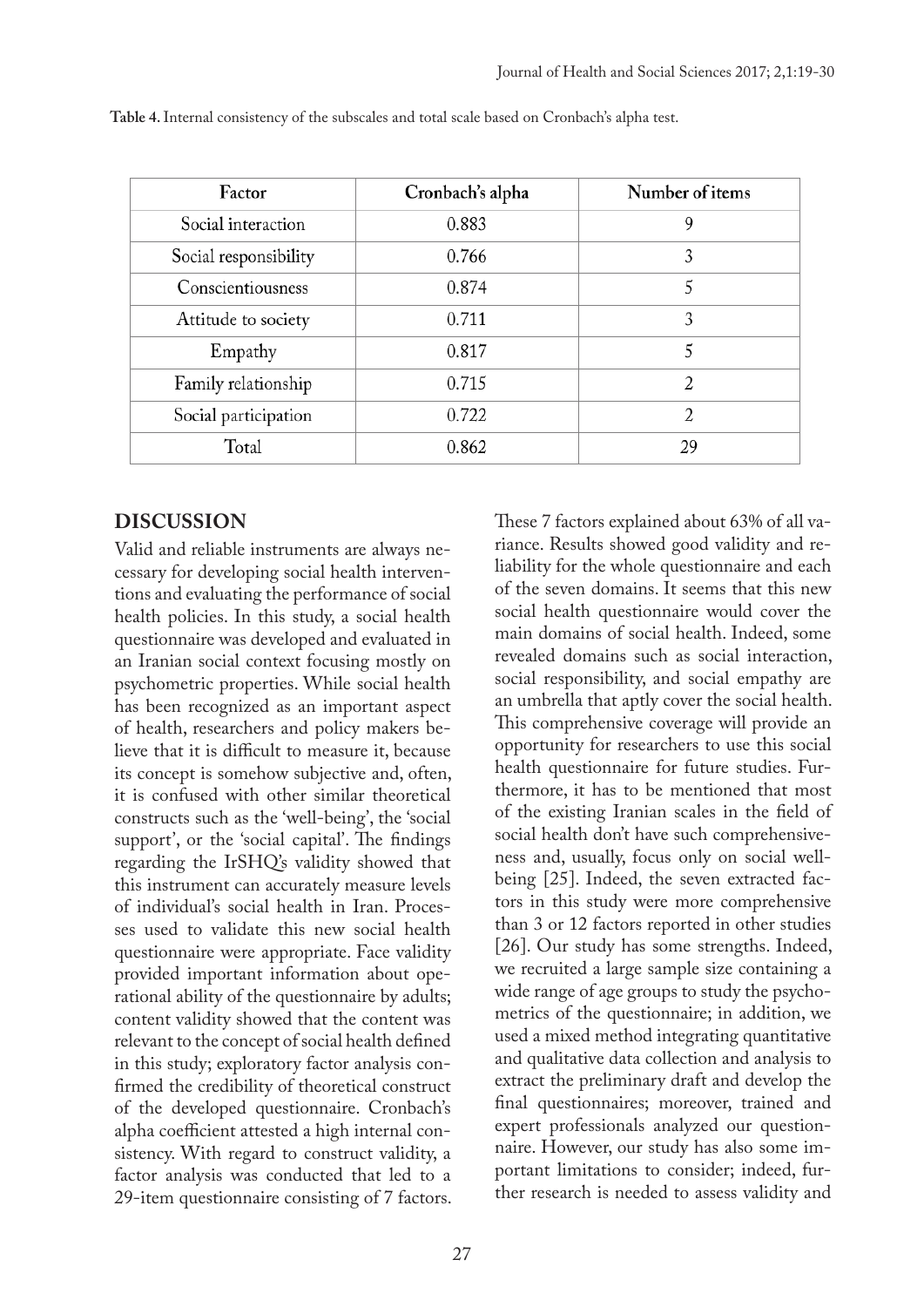appropriateness of this questionnaire within specific groups of population, such as elderly, children, and other special groups of people. Finally, this questionnaire was developed and validated in Tehran, which is the capital of Iran; for this reason, it can be suggested that the IrSHQ should be effectively extended to other provinces in Iran where to test its reliability and validity.

### **CONCLUSION**

In conclusion, due to the size and diversity of participants, validity of results, compliance with Iranian culture, and its relative shortness, the Iranian Social Health Questionnaire

(IrSHQ), consisting of a 29-item questionnaire organized in seven subscales, appears to be a very useful instrument for measuring individual's social health in the Iranian social context. Factor analysis in the present study showed satisfactory validity and reliability and, for this reason, this questionnaire can be recommended for further studies investigating social health among Iranian adults.

#### *Acknowledgements*

This study was financed by University of Social Welfare and Rehabilitation Sciences (No. 4567). The authors would like to cordially thank people who participated in this study.

#### **References**

- 1. Alonso Y. The biopsychosocial model in medical research: the evolution of the health concept over the last two decades. Patient Educ Couns. 2004;53(2):239-244.
- 2. Garland EL, Howard MO. Neuroplasticity, psychosocial genomics, and the biopsychosocial paradigm in the 21st century. Health Soc Work. 2009;34(3):191-199.
- 3. Ahmed PI, Coelho GV. Toward a new definition of health: Psychosocial dimensions. New York: Springer Science & Business Media; 2012.
- 4. Allin P. Measuring societal well-being. ELMR. 2007;1(10):46-52.
- 5. De Leon E, Boris ET. The State of Society: Measuring Economic Success and Human Well-Being. Washington, DC: Urban Institute (NJ1);2010.
- 6. Marandi AR. Social determinants of health. In: Hatami H, editor. comprehensive Textbook of public health. 2nd ed. Tehran: Ministry of health and medical education, Deputy of technology and research; 2007.
- 7. Irwin A, Scali E. Action on the social determinants of health: a historical perspective. Glob Public Health. 2007;2(3):235‒256.
- 8. Castel LD, Williams KA, Bosworth HB, Eisen SV, Hahn EA, Irwin DE, et al. Content validity in the PROMIS social-health domain: a qualitative analysis of focus-group data. Qual Life Res. 2008;17(5):737‒749.
- 9. Keyes CLM. Social well-being. Soc Psychol Q. 1998;61(2):121-140.
- 10. Abachizadeh K, Omidnia S, Memaryan N, Nasehi AA, Rasouli M, Tayefi B, et al. Determining dimensions of Iranians' individual social health: A qualitative approach. Iran J Public Health 2013;42(Suppl 1):88.
- 11. Rarani MA, Rafiye H, Morasae EK. Social health status in iran: an empirical study. Iran J Public Health. 2013;42(2):206‒214.
- 12. Miringoff M, Miringoff ML. The social health of the nation: How America is really doing. Oxford University Press; 1999.
- 13. Porter ME, Stern S, Artavia Loria R. Social progress index. Washington, DC: Social Progress Imperativ; 2013.
- 14. Ontario Healthy Communities Coalition (OHCC) (2012). What makes a healthy community [cited 2016 Dec 28]. Available from: http://www.ohcc-ccso.ca/en/what-makes-a-healthy-community.
- 15. Alipour F, Sajadi H, Forouzan A, Biglarian A. The role of social support in elderly quality of life. Soc Wel-